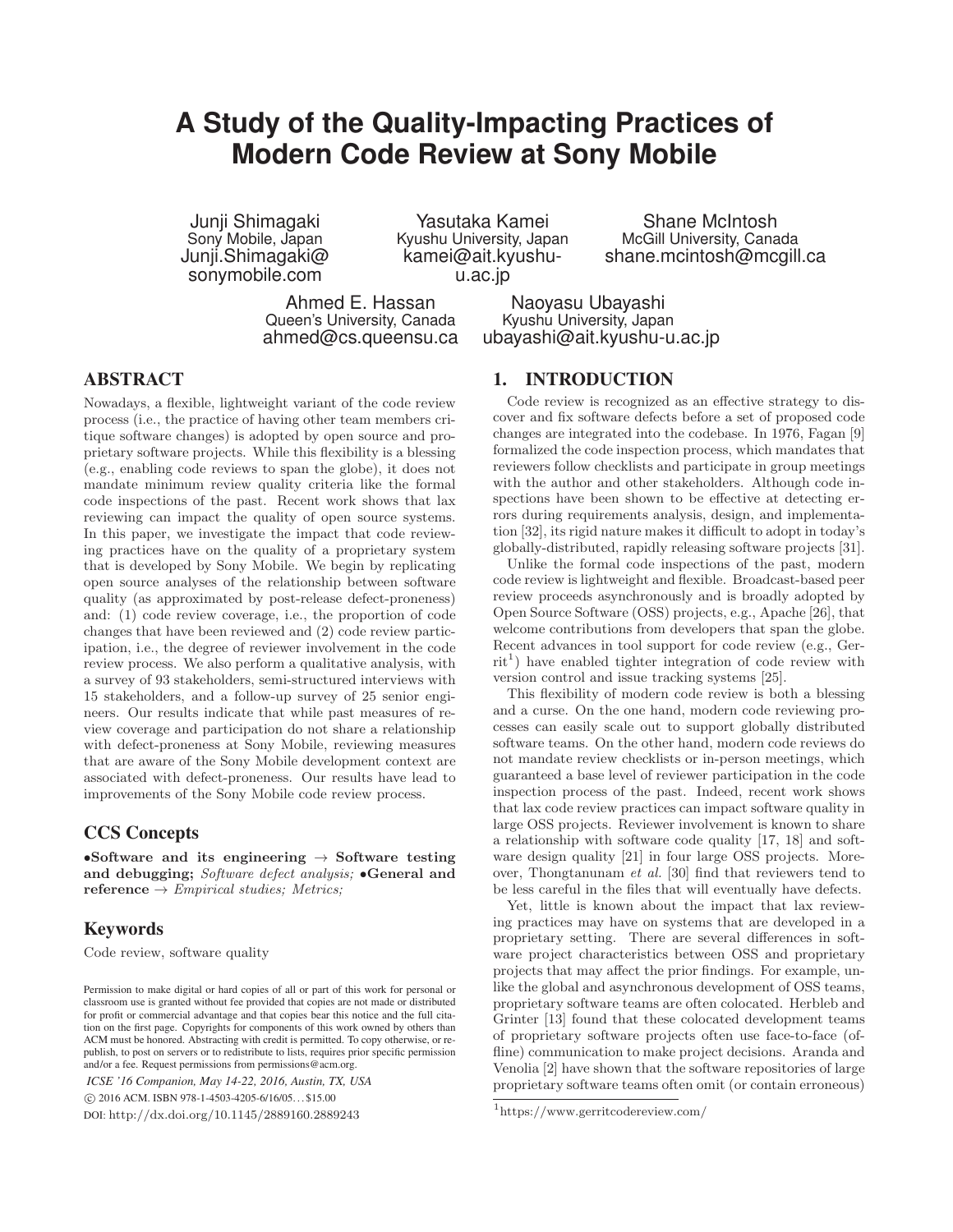Table 1: An overview of the Sony Mobile project in comparison to the previously studied projects [18].

|                 | Our Project      | $Qt$ v5.1 | <b>VTK 5.10</b> |
|-----------------|------------------|-----------|-----------------|
| $\#$ Commits    | $\simeq 20,000$  | 7,106     | 1,431           |
| $#$ Authors     | $\simeq 1,000$   | 422       | 55              |
| $#$ Components  | $500 \sim 1,500$ | 1,337     | 170             |
| $#$ Reviewers   | $\simeq 1,000$   | 348       | 45              |
| Review coverage | 81\%             | 96%       | 39%             |

collaboration information because of the face-to-face nature of colocated collaboration.

In this paper, we re-examine McIntosh et al.'s prior study [18] in a proprietary setting at Sony Mobile. In addition to replicating the quantitative analysis of the prior work, we perform an extensive qualitative analysis, which includes: (a) a survey of 93 stakeholders at Sony Mobile, (b) semistructured interviews with 15 of these stakeholders, and (c) a follow-up survey of 25 senior software engineers. The central question of our qualitative analysis is: "Why are certain reviewing practices associated with better software quality?" Triangulation of statistical analysis with stakeholder intuition shows that the degree of reviewer involvement does indeed have an impact on software quality.

This paper makes the following contributions:

- Identifying quality-impacting review practices in a proprietary development setting.
- An empirically grounded improvement plan for the code reviewing practices at Sony Mobile.

Paper organization. In Section 2, we introduce the code integration process at Sony Mobile. In Sections 3 and 4, we revisit the relationship between the degree of code reviewer involvement and software quality. In Section 5, we present our survey of 93 stakeholders. Section 6 triangulates our findings with those of related work to generate recommendations about quality-impacting code review practices. Section 7 discloses the threats to the validity of our study. Finally, Section 8 draws conclusions.

#### 2. CODE INTEGRATION AT SONY MOBILE

In this section, we explain the characteristics of the studied project, the Gerrit code review tools, and how code changes are integrated into the software product.

#### 2.1 Studied Project

Table 1 provides an overview of the studied project. The project is an embedded system under development that is derived from the Android codebase with built-in original apps. The system runs on a smartphone device that is commercially released. The system is developed by a network of colocated teams in Asia, Europe, and North America.

The system consists of two types of components: those that are developed in-house (e.g., Sony Mobile apps or Android extensions) and those that originate from external  $codebases$  (e.g., Android<sup>2</sup> and Qualcomm<sup>3</sup>). Roughly  $30\%$ of the components of the studied project are developed externally. Hence, a portion of the development effort at Sony Mobile is dedicated to the integration of changes in those external components while active development of Sony Mobile components is underway.



Figure 1: The Sony Mobile code integration process.

Furthermore, unlike typical OSS projects where contributors are globally distributed, the studied project is developed by a network of colocated teams in Asia, Europe, and North America. The colocated nature of much of the development allows team members to interact with one another in-person to a much larger extent than many OSS teams.

## 2.2 Code Integration Processes

At Sony Mobile, internally developed code must be critiqued by other team members using the Gerrit code review tool. Gerrit is a web-based code review tool that is broadly adopted by OSS and proprietary projects.<sup>4</sup>

Figure 1 provides an overview of the Gerrit-enabled code integration process at Sony Mobile. At Sony Mobile, there are integration processes for: (a) internal branches, (b) external branches, and (c) official releases. We describe each of the integration processes below.

a. Internal integration process. Developers fetch the latest code from an internal branch (a-1), modify the code, and make necessary local commits. Local commits must be uploaded for review using Gerrit (a-2), where other developers review the changes. To obtain submission privileges (a-3), reviewers must provide positive review and verification scores. If a negative score is given, the author must address the feedback of the reviewers by creating a new commit and requesting a re-review. After a commit has been granted submission privileges, the Gerrit system allows the author to submit the commit to the main project repository (a-4). b. External integration process. Unlike internal integration, external integration is handled by system integrators. The system integrators have the permission to execute the *direct push* operation,<sup>5</sup> which is designed to bypass the code review process. At Sony Mobile, this direct push operation is only available to senior team members.

To perform a direct push, a system integrator first downloads the latest code from an external repository to their personal workspace (b-1). Then, the integrator pushes the latest code to the external branch in the internal code repository (b-2). Next, system integrators upload merge commits to the Gerrit code review process (b-3). These merge commits integrate the externally developed code into the internal Sony Mobile branch. Note that while merge commits are carefully reviewed to check for conflicts between internal and external branches, cleanly merging external code churn

<sup>2</sup> https://source.android.com/

<sup>3</sup> http://codeaurora.org/

<sup>4</sup> http://blogs.collab.net/git/why-gerrit-is-important-for-enterprise-git 5 https://gerrit-review.googlesource.com/Documentation/ access-control.html#category push direct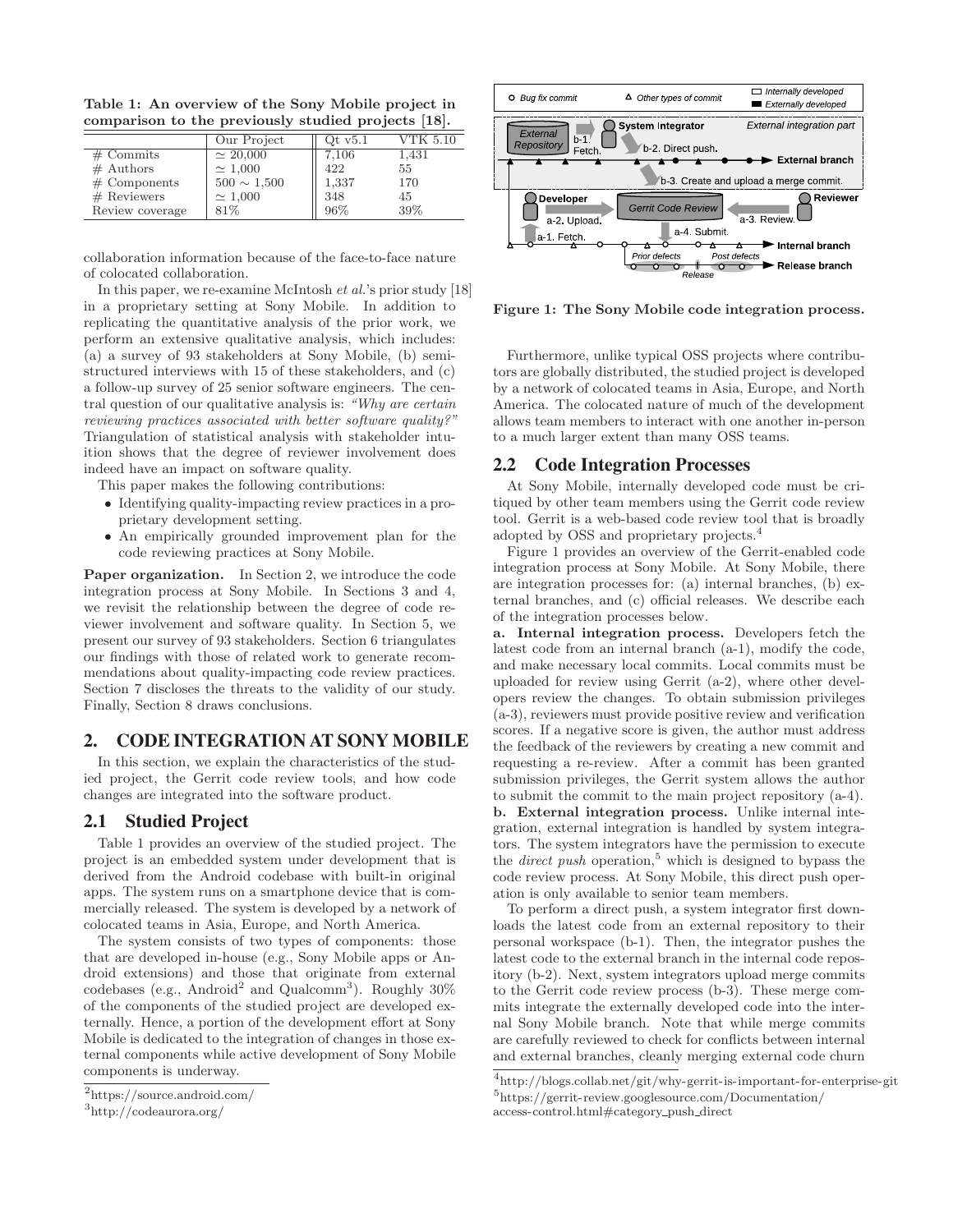is often overlooked. Finally, merge commits can be submitted after submission privileges are granted (a-4).

c. Release integration process. As development proceeds, a so-called release branch is created (see Figure 1). In addition to the code review process that is applied to internal code, these release branches are more strictly monitored than development and only urgent fixes are granted submission privileges on these branches.

#### 3. REPLICATION STUDY SETUP

We quantitatively analyze the historical code changes and code review data of a large scale commercial project. We do so by re-examining two research questions originally posed by McIntosh et al. [18] regarding code review practices:

- RQ1 Is there a relationship between code review coverage and post-release defects?
- RQ2 Is there a relationship between code review participation and post-release defects?

Similar to the prior study [18], we address these RQs by analyzing components of the studied system. To identify components in the Sony Mobile environment, we adopt the modular programming concept suggested by Parnas [24]: "...it should be possible to make drastic changes to one module without a need to change others. ...". We use the commit activity of personnel who belong to a team, and the directory structure of the Sony Mobile system to identify components. We briefly describe each classification type below.

- Role-based: Components are classified by connecting the team personnel data that is recorded in human resources databases with the commit activity data that is recorded in the main project repository. This connected data maps every Git commit to a team. Those commits that are recorded by a team are considered to be impacting one component.
- Directory-based: Those commits that cannot be connected to the activity of a team are split into components using the directory structure of the system. These components are defined using the top-level directory name. A similar method was applied in the prior work [18].

Next, we define the software metrics that we use to quantify code review practices. Then, we describe our statistical approach to construct and analyze regression models that explain the incidence of post-release defects.

#### 3.1 Software Metrics

In this paper, we study the relationship between several potential quality-impacting metrics and the incidence of postrelease defects. Table 2 provides an overview of the studied metrics. We define each metric below.

Defects. Similar to several studies [6, 18, 23], we discover incidences of defects by scanning corresponding fixes for defects. We focus on defect fixing activity that occurs (or is merged into) the release branch. Prior defects are defects that were fixed before the product was released, while postrelease defects are defects that were discovered in the field and fixed as part of a software update (see Figure 1).

Baseline metrics. In the literature, several metrics have been shown to share a relationship with software quality. To control for those confounding factors, we include them as baseline metrics. Size and Complexity are measured

by reading the source code at the time of software release. Churn, Relative Churn, and Entropy are measures of the code change process. TOTAL, MAJOR, MINOR, and OWNership capture the degree of module responsibility that the authors of a change have.

Review coverage metrics. We measure the proportion of code change in a component that underwent code review. REVIEWED\_COMMIT is calculated by treating each commit as a discrete unit of equal value. REVIEWED\_CHURN is calculated by treating each changed line as a discrete unit of equal value. As mentioned in Section 2.2, there is a substantial amount of external code in flux (See Figure 1). To account for this external code, we introduce In-House, i.e., the proportion of internally developed commits.

Review participation metrics. We study review participation along three dimensions: (1) the existence of a review that was written by other team members, i.e., the number of commits that were approved (Self Approval) or verified ( $SELF_VERIFY$ ) by the authors themselves; (2) the time spent reviewing code, i.e., the REVIEW\_WINDOW and the proportion of HASTILY reviewed changes; and (3) the effort that was invested in improving the change, i.e., the number of comments in the review discussion (DISCUSS\_LENGTH), the proportion of reviews without discussions (No<sub>-DISCUSS</sub>), and the churn of a change during its review (PATCH\_SD).

#### 3.2 Model Construction

Similar to the prior study [18], we adopt the statistical approach of Harrell Jr. [10]. While previous work uses multiple linear regression models [18], we use logistic regression models because the proportion of components with multiple post-release defects is too low for counting models or linear fits. For our logistic fits, we label the components that include at least one post-release defect as defective. Conversely, those components that are free of post-release defects are labelled as clean.

Normality adjustment. For highly skewed metrics, we apply a logarithmic transformation to lessen the impact of outliers. We apply this logarithmic transformation to Size, Churn, and Relative Churn, which have high variance values ( $\simeq 10^5$ ).

Variable reduction. We perform a two-step correlation analysis to identify variables that are too highly correlated to include in the same model. The first step is to calculate the Spearman rank correlation between each pair of explanatory variables. We use hierarchical clustering to visualize the Spearman correlation values. Similar to prior work [18, 30], we consider a cluster of variables that has a Spearman correlation value of at least 0.7 to be too highly correlated to include together in the same model. We select one variable from each such cluster to include in the model.

In the second step, we examine how well each variable can be explained using a combination of the other variables. A variable that can be well-explained using other variables is redundant. We use the redundancy check implemented in the redun function of the rms R package [11], which builds models to predict the value of each explanatory variable using the others. If the fit of a model for an explanatory variable has an  $R^2$  value of at least 0.9 (the default threshold of the redun function), the variable is considered redundant and is excluded from our defect models.

Model simplification. While the surviving metrics are not correlated or redundant, they may not contribute to the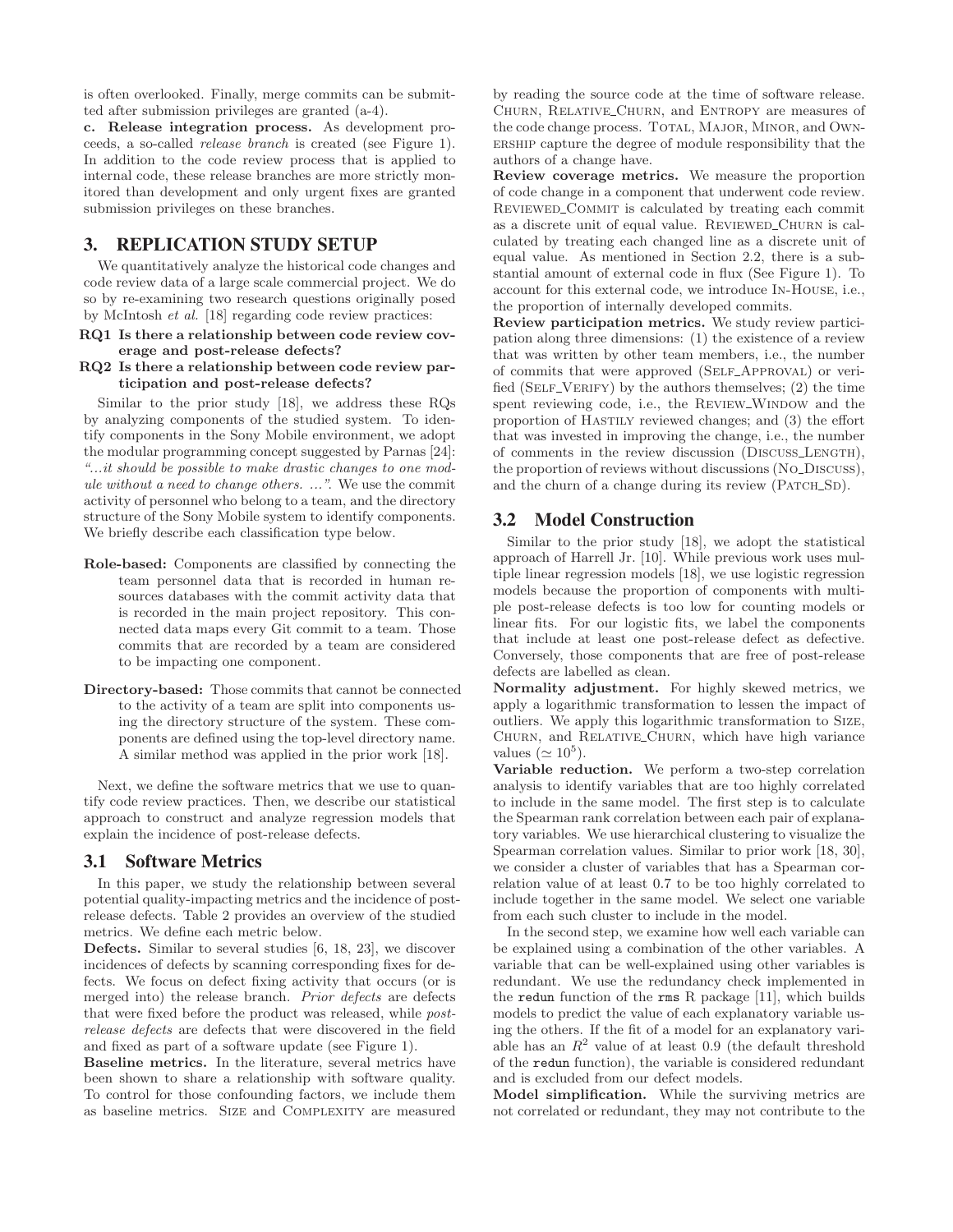Table 2: An overview of the studied software metrics.

|                                                                                                                | <b>METRIC</b>        | Log.         | Description                                                                                                                    |  |
|----------------------------------------------------------------------------------------------------------------|----------------------|--------------|--------------------------------------------------------------------------------------------------------------------------------|--|
|                                                                                                                | PRIOR_DEFECTS        |              | Number of prior defects [32].                                                                                                  |  |
|                                                                                                                | <b>SIZE</b>          | $\checkmark$ | Lines of code.                                                                                                                 |  |
|                                                                                                                | <b>CHURN</b>         | $\checkmark$ | Total amount of changed lines of code [22].                                                                                    |  |
|                                                                                                                | RELATIVE_CHURN       | $\checkmark$ | Normalized CHURN by SIZE [22].                                                                                                 |  |
| Base                                                                                                           | <b>TOTAL</b>         |              | Number of unique committers of a component $[6]$ .                                                                             |  |
|                                                                                                                | MAJOR                |              | Number of unique committers whose commits represent more than $5\%$ of all commits [6].                                        |  |
|                                                                                                                | <b>MINOR</b>         |              | Number of unique committers whose commits represent less than $5\%$ of all commits [6].                                        |  |
|                                                                                                                | <b>OWNERSHIP</b>     |              | Highest commit occupation ratio of the MAJOR committers [6].                                                                   |  |
|                                                                                                                | <b>ENTROPY</b>       |              | A measure of churn diversity among files in a component [12]. Calculated by $\sum_{i}^{L_c} \frac{p_i \log_2 p_i}{\log_2 L_c}$ |  |
|                                                                                                                |                      |              | where $L_c$ is the churn of a component, $p_i$ is a churn fraction of a file <i>i</i> .                                        |  |
|                                                                                                                | <b>COMPLEXITY</b>    |              | Summation of McCabe's cyclomatic complexity number over files.                                                                 |  |
|                                                                                                                | REVIEWED_COMMIT      |              | Ratio of reviewed commits. Calculated by dividing the number of commits in the Gerrit code                                     |  |
|                                                                                                                |                      |              | review system by that in $\text{git } \log[17, 18].$                                                                           |  |
| RQ1                                                                                                            | REVIEWED_CHURN       |              | Ratio of reviewed churn. Calculated as same as REVIEWED_COMMIT [17, 18].                                                       |  |
|                                                                                                                | $*$ IN-HOUSE         |              | Ratio of internal contribution in the entire history of the current branch. Calculated in the same                             |  |
|                                                                                                                |                      |              | manner as REVIEWED COMMIT.                                                                                                     |  |
|                                                                                                                | <b>SELF_APPROVAL</b> |              | Number of commits that are self-approved (i.e., when the engineer who authored a code change is                                |  |
|                                                                                                                |                      |              | only the engineer who provided a positive review score that grants submission privileges) [17, 18].                            |  |
|                                                                                                                | $*$ SELF_VERIFY      |              | Number of commits that are self-verified (i.e., when the engineer who authored a code change                                   |  |
| RQ2                                                                                                            |                      |              | is only the engineer who actually tested it and provided a positive verification score).                                       |  |
|                                                                                                                | REVIEW_WINDOW        |              | Time interval between the upload of a commit until it is submitted [17, 18]. The median value                                  |  |
|                                                                                                                |                      |              | across the changes to a component is used.                                                                                     |  |
|                                                                                                                | <b>HASTILY</b>       |              | Number of commits which are hastily reviewed [17, 18].                                                                         |  |
|                                                                                                                | DISCUSS_LENGTH       |              | Average summed length of review comments on a commit until its submission [17, 18].                                            |  |
|                                                                                                                | No_DISCUSS           |              | Number of commits that are submitted without any review comments [17, 18].                                                     |  |
|                                                                                                                | $*PATCH\_SD$         |              | Summation of normalized standard deviations of a patch churn until it is submitted. For exam-                                  |  |
|                                                                                                                |                      |              | ple, if a change is revised 5 times with churn of $(45,45,43,49,49)$ respectively, then its standard                           |  |
|                                                                                                                |                      |              | deviation is 2.9 and the mean is 46.6. In this case, PATCH_SD is $2.9/46.6 = .06$ .                                            |  |
| <b>Abbreviations (Definition)</b> : Log. (Logarithmic transformation), $*$ (Newly added metrics in this study) |                      |              |                                                                                                                                |  |

explanatory power of our defect models. To evaluate the contribution of our metrics, we examine the reduction in explanatory power between a preliminary model that contains all explanatory variables and another preliminary model that has all but one explanatory variable under test. Explanatory power of each preliminary model is estimated using the AIC (Akaike Information Criterion) [1]. If the AIC worsens after removing a variable, the variable is said to have an impact on the fit of the preliminary model and is retained for our final model fit. Otherwise, if the AIC does not worsen after removing a variable, it is excluded from our final model fit. This process is repeated until the model formula reaches a saturated form. We use MASS::stepAIC (with dir="backward" option) to evaluate the AIC.

#### 3.3 Model Analysis

Similar to the prior work [18], we analyze our models from two perspectives: (1) model performance and (2) the impact of each explanatory variable on the model performance.

Model performance. We analyze the performance of constructed models using the discrimination index  $D_{xy} = 2(c-$ 0.5) [7, 10], where  $c$  is the Area Under the receiver operating characteristic Curve (AUC). The AUC is a thresholdindependent performance metric that measures a classifier's ability to discriminate between defective and clean components (i.e., do the defective components tend to have higher predicted probabilities than clean ones?). AUC is computed by measuring the area under the curve that plots the true positive rate against the false positive rate, while varying the threshold that is used to determine whether a component is classified as defective or clean. Values of AUC range between 0 (worst performance), 0.5 (random guessing performance), and 1 (best performance). Therefore,  $D_{xy}$  values range between −1 (worst performance), 0 (random guessing performance), and 1 (best performance). Furthermore, Hosmer et al. [7] state that  $D_{xy} \geq 0.4$  can be considered as acceptable discrimination and  $D_{xy} \geq 0.6$  as excellent discrimination.

The  $D_{xy}$  is inherently overestimated because the model is fitted and tested using the same data. To take model stability into account, we subtract the bootstrap-derived optimism  $[8]$  from the  $D_{xy}$ . The bootstrap technique draws  $n$  samples from the original dataset of size  $n$  with replacement. This procedure is repeated  $B$  times to create  $B$  new datasets. In each of the B datasets, the same model formula is applied but coefficients as well as confidence intervals are re-calculated. Using the bootstrap models,  $D_{xy}$  is calculated using both the bootstrap dataset and the original dataset. Then, the difference  $\Delta D_{xy}$  between the bootstrap  $D_{xy}$  and the original  $D_{xy}$  is computed. Finally, the optimism is computed by taking the average of the  $\Delta D_{xy}$  values across the B iterations. In our study, we use  $B = 1,000$  iterations. The explanatory power of our metrics. While the  $D_{xy}$ 

evaluates the model fits, we would like to estimate the impact that each explanatory variable has on our model performance. To that end, we show the coefficients, standard error, and  $\chi^2$  values of the explanatory variables in our fits. In the logistic regression model, the antilog of a coefficient is equivalent to the variable's odds ratio. Thus, a large coefficient indicates that an exploratory variable makes a large contribution to the performance of a model.

## 4. REPLICATION STUDY RESULTS

In this section, we present the results of our baseline model fits and our two research questions.

#### 4.1 Baseline Model

Before we discuss the impact of review metrics on software quality, we first analyze the performance of a baseline model,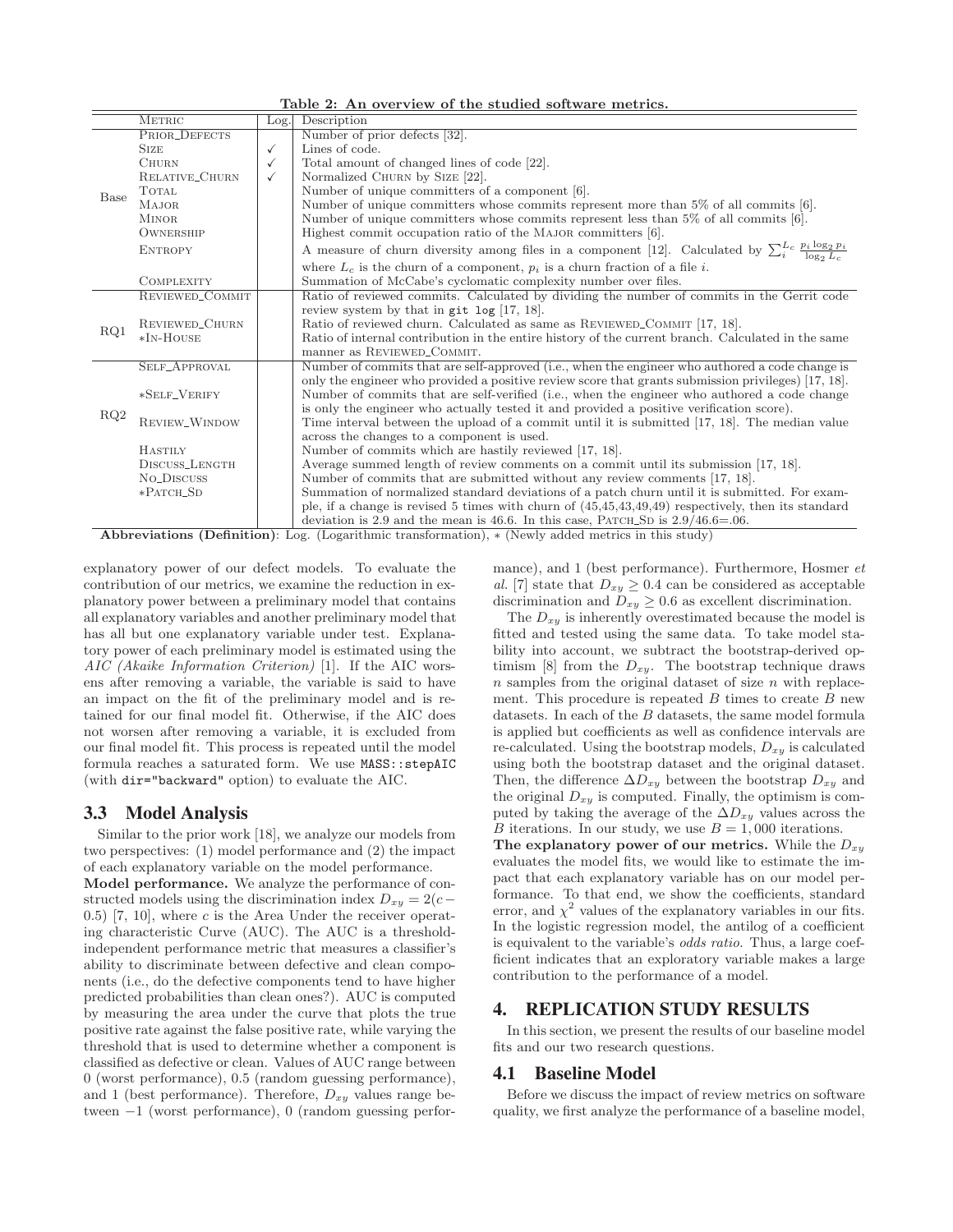Table 3: The performance of our defect models.

|     | $D_{xy}$ original<br>(Diff. with Base) | Optimism | $D_{xy}$ corrected<br>(Diff. with Base) |
|-----|----------------------------------------|----------|-----------------------------------------|
|     | <b>Base</b> .637                       | .023     | .614                                    |
| RQ1 | $.695 (+ .058)$                        | .026     | $.669 (+ .055)$                         |
| RO2 | $.718 (+ .081)$                        | .045     | $.674 (+ .060)$                         |

Table 4: The relationship between explanatory variables and defect-proneness.

|      | Metric             | Coef.      | S.E. |       |       |
|------|--------------------|------------|------|-------|-------|
| Base | <b>SIZE</b>        | $+0.32$    | .09  | 4.01  | .0453 |
|      | <b>CHURN</b>       | $-0.32$    | .09  | 4.16  | .0413 |
|      | <b>Т</b> отаі.     | $+0.07$    | .02  | 8.61  | .0033 |
|      | PRIOR_DEFECTS      | $+0.41$    | .12  | 14.02 | .0002 |
|      | IN-HOUSE           | $-1.44$    | .36  | 15.61 | .0001 |
|      | PATCH_SD           | $-0.12$    | .04  | 8.77  | .0031 |
| RO2  | <b>SELF_VERIFY</b> | $\pm 0.02$ | .01  | 6.26  | .0124 |

which is trained using metrics that are known to share a relationship with defect-proneness (e.g., SIZE and CHURN). Baseline model construction. We first perform our correlation analysis, where we select TOTAL instead of OWNERship and Major because Total is easier to interpret. We then perform our redundancy analysis, where we find that Minor and Relative Churn are redundant. Finally, we perform our model simplification, where we find that Entropy and Complexity provide insignificant amounts of explanatory power. Four metrics survive our model construction steps: SIZE, CHURN, TOTAL and PRIOR\_DEFECTS. Baseline model analysis. Table 3 shows that our baseline model achieves a  $D_{xy}$  of 0.637, i.e., excellent discrimination [7]. The optimism value that we derive from 1,000 samples is small (0.023), which indicates that our model fit is robust. The optimism-corrected  $D_{xy}$  is 0.614, which still falls within the range of excellent discrimination [7].

Table 4 shows the contribution of each explanatory metric in our model fit. We observe that PRIOR\_DEFECTS, SIZE, and TOTAL have a positive impact on defect-proneness, while surprisingly, CHURN has a negative impact. We elaborate on the counterintuitive nature of the relationship between defect-proneness and CHURN in Section 5.4.

Our baseline model achieves excellent discrimination, with a  $D_{xy}$  of 0.637. PRIOR\_DEFECTS, SIZE, and TOtal share strong, increasing relationship with defectproneness, while CHURN shares strong, decreasing relationship with defect-proneness.

## 4.2 Review Coverage (RQ1)

To address RQ1, we add our review coverage metrics to the baseline model and check whether the fit is improved. Model construction (RQ1). In correlation analysis, we select REVIEWED\_CHURN instead of REVIEWED\_COMMIT because it is a more exact measure of the amount of code that was reviewed. While redundancy analysis does not identify any problematic metrics, model simplification shows that REVIEWED\_CHURN does not provide a significant amount of explanatory power. In summary, only the In-House review coverage metric survives our model construction steps.

Model analysis (RQ1). Table 3 shows that our new model achieves a  $D_{xy}$  of 0.695, outperforming the baseline model by 0.058. The optimism value is also small (0.026), which indicates that our model fit is robust. The optimism-corrected  $D_{xy}$  is 0.669, which still provides excellent discrimination [7].

Table 4 shows the contribution of the In-House metric. We observe that it has a large negative impact on defectproneness. In Section 5.2, we study why only In-House contributes to our model fits.

| baseline model, of the three studied review coverage met- |
|-----------------------------------------------------------|
| rics, only the proportion of IN-HOUSE contributions con-  |
| <i>tributes significantly to our model fits.</i>          |
| Comparison with previous work. Similar to the             |
| prior work [18], we find that REVIEWED_COMMIT and         |
| REVIEWED_CHURN provide little explanatory power, sug-     |
| gesting that other reviewing factors are at play.         |

# 4.3 Review Participation (RQ2)

To address RQ2, we add our review participation metrics to the RQ1 model and check if the model fit is improved. We use the RQ1 model as the baseline to control for coverage. Model construction (RQ2). Correlation analysis does not identify any problematic pairs of explanatory variables. Redundancy analysis reveals that No<sub>-</sub>Discuss should be excluded. Model simplification reveals that Discuss Length, HASTILY, SELF\_APPROVAL, and REVIEW\_WINDOW provide insignificant amounts of explanatory power.

In short, we find that two review participation metrics survive our preliminary analyses: PATCH\_SD and SELF\_VERIFY. Interestingly, we find that metrics that measure code reviewing time do not contribute distinct or significant amounts of explanatory power. We investigate this more in Section 5.3. Model analysis (RQ2). Table 3 shows that our new model achieves a  $D_{xy}$  of 0.718, outperforming the baseline model by 0.081. On the other hand, the optimism value is slightly higher at 0.045, which suggests that our new model fit is less robust. Still, the optimism-corrected  $D_{xy}$  is 0.674, which is regarded as excellent discrimination [7].

Table 4 shows the impact of the PATCH\_SD and SELF\_VERIFY metrics. We observe that PATCH\_SD has a negative impact on defect-proneness, while SELF\_VERIFY has a positive impact. In Section 5.3, we qualitatively study what kinds of code reviewing practices are driving these results.

Our review participation model also outperforms our baseline model. Of the studied review participation metrics, only the measure of accumulated effort to improve code changes (PATCH\_SD) and the rate of author self-verification (SELF\_VERIFY) contribute significantly to our model fits.

Comparison with previous work. Unlike the prior work [18], code reviewing time and discussion length did not provide exploratory power to the Sony Mobile model.

#### 5. QUALITATIVE ANALYSIS

The purpose of qualitative analysis is to elicit expert opinion about our empirical results in Section 4. This analysis consists of three parts (see Figure 2);  $(1)$  a preliminary questionnaire (93 stakeholders), (2) follow-up interviews (6 sessions, 15 participants), and  $(3)$  a second questionnaire to validate our findings (25 senior developers).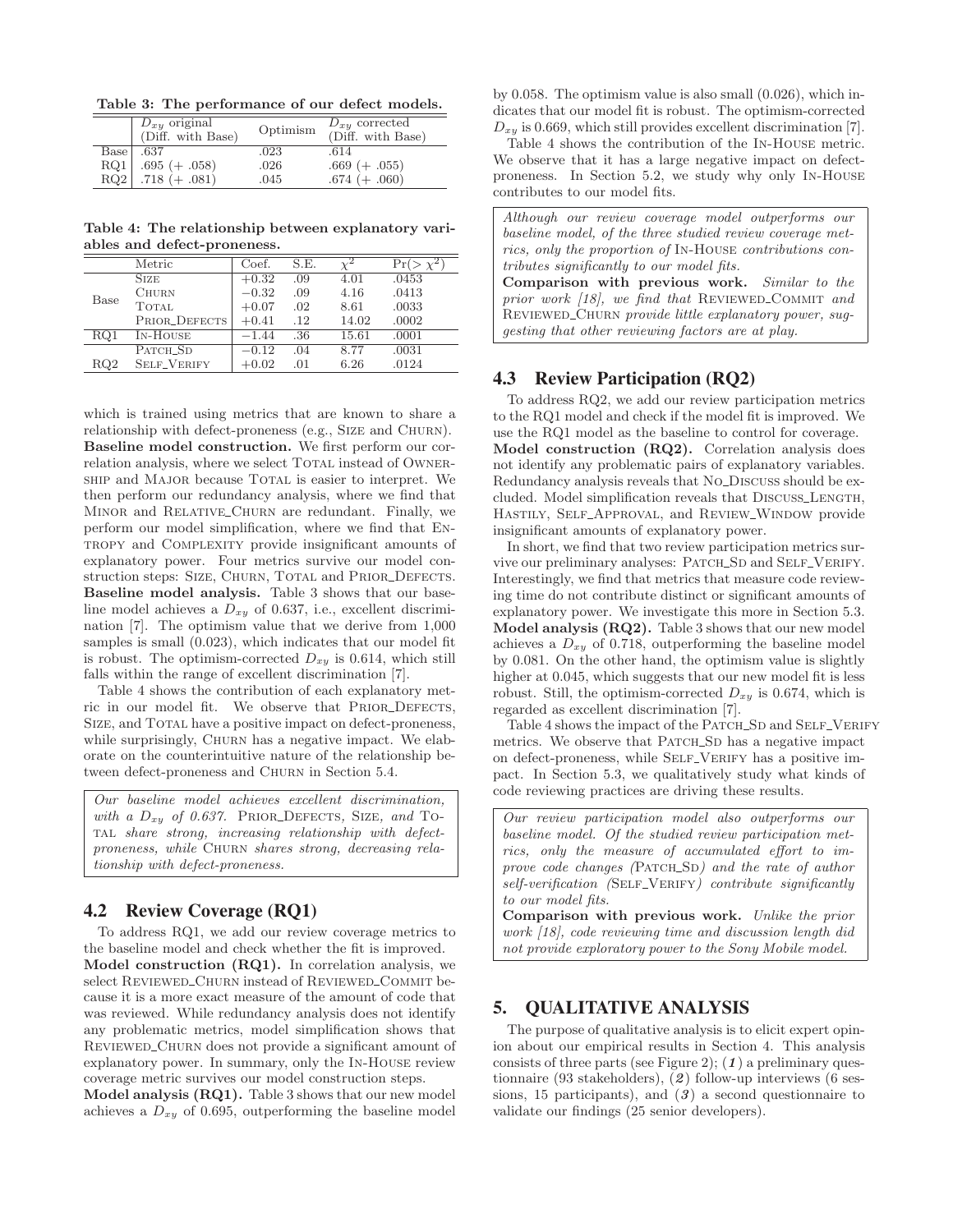

Figure 2: Approach for our qualitative analysis.

#### 5.1 Methodology

We use the data collection and analysis approaches that are proposed by Seaman [27] to derive implications. We finally validate these implications with stakeholders. Figure 2 provides an overview of our qualitative analysis approach, which is composed of three parts:

1. Pre-data collection. The main objective of the predata collection is to identify stakeholders who have a breadth of experience in software development and/or management. Our aim is to triangulate our statistical results with stakeholder experience. We do so by explaining our statistical analysis and its results, and collecting and analyzing the stakeholder feedback.

First, we held a result sharing meeting to explain our statistical analysis and its results  $(1a \text{ in Figure 2}).$  We invited 300 members of the software development team at Sony Mobile to our meeting, of which 93 invitees attended (31%). Table 5 shows the summary of attendee profiles. The presentation took 20 minutes to elaborate on the research background, analysis methods, results, and findings.

Next, we issued a questionnaire to all of the attendees  $(1b)$ . The questionnaire covered the stakeholder's technical background, impressions about the results, and their willingness to participate in an individual interview.

When selecting interviewees, we focused on stakeholders who made at least one pertinent comment on review metrics. The first author's background in software development at Sony Mobile also helped to identify key stakeholders. We selected 5 software engineers and 1 project manager as interviewees  $(O-1)$ . The interviewees were asked to bring one or more colleagues from their team to provide a more objective perspective. In total, we interviewed 15 stakeholders.

2. Interviews. We conducted semi-structured interviews to uncover the code review practices at Sony Mobile. Semistructured interviews begin with a set of prepared questions, but the structure of the interview is flexible, allowing the interviewer to dig into unexpected answers from the interviewees by developing new questions during the session [27]. Many of the questions are directly connected with our research interests, such as: "Why is self-verification a common practice in your team?", or "Why do you think that in-house components developed by your team tend to have fewer defects than external components?". All of the conversations were recorded and coded by the interviewer and were later checked by the interviewees for correctness.

Table 5: Profiles of respondent.

|         | Software<br>Engineer | Testing / Qual-<br>ity Assurance | Project<br>Manager | $_{\rm Total}$ |
|---------|----------------------|----------------------------------|--------------------|----------------|
| Staff   | 69                   |                                  |                    | 81             |
| Manager |                      |                                  |                    | 12             |
| Total   | 75                   |                                  |                    | 93             |

When analyzing the six interview transcripts, we grouped team responses according to the prepared questions. We selected the recurrent responses that were provided by at least three teams (i.e., 50% of the interviewed teams) for further validation in our secondary questionnaire. Using these recurring responses, we formulated six implications  $(O-2)$ .

3. Validation. We validate the implications that we derive from our semi-structured interviews by performing a follow-up questionnaire, which was filled out by 25 senior software engineers. In analyzing the follow-up questionnaire, we check how many of the respondents agree with the derived implications  $(O-3)$ .

The validation questionnaire presents the respondents with a list of our derived implications (presented in the rectangular boxes of Section 5.2 to 5.4) asking whether the implication agrees with their expertise or not. We calculate the ratio of respondents who agree with our implications out of all respondents. We exclude blank answers when calculating the ratio because these blank answers indicate that the respondents do not have the necessary expertise to answer the question.

#### 5.2 Implications on Review Coverage

We qualitatively analyze review coverage from software quality and developer perspectives.

#### *A) Why is* In-House *associated with software quality, while* REVIEWED\_COMMIT *and* REVIEWED\_CHURN *are not?*

Motivation. In-House represents the same concept as Reviewed Commit and Reviewed Churn about review coverage. The only difference is the measurement period: In-House sees the entire history of the branch. Hence, we are interested in understanding why In-House shares a stronger relationship with software quality than the other review coverage metrics.

Discussion. One project manager warns that we need special attention for external commits:

"Things go wrong when different systems are combined and integrated together. No matter how external commits ever got positive review scores in their code review system, we have to be aware that each system has its own test environment, approach, review criteria, which are different from ours." - Project manager, 5 years

As mentioned in Section 2.2, an internal commit in the Gerrit system needs positive review scores before it is granted submission privileges. Although the integration of external code follows the same review process, the individual external commits are not reviewed by Sony Mobile engineers.

In-House measures the proportion of unreviewed commits during entire history of the component, whereas Reviewed Churn and Reviewed Commit include the external code changes that were merged during the current project period. We suspect this difference allows In-House to capture software quality more accurately than the other two metrics in the Sony Mobile context.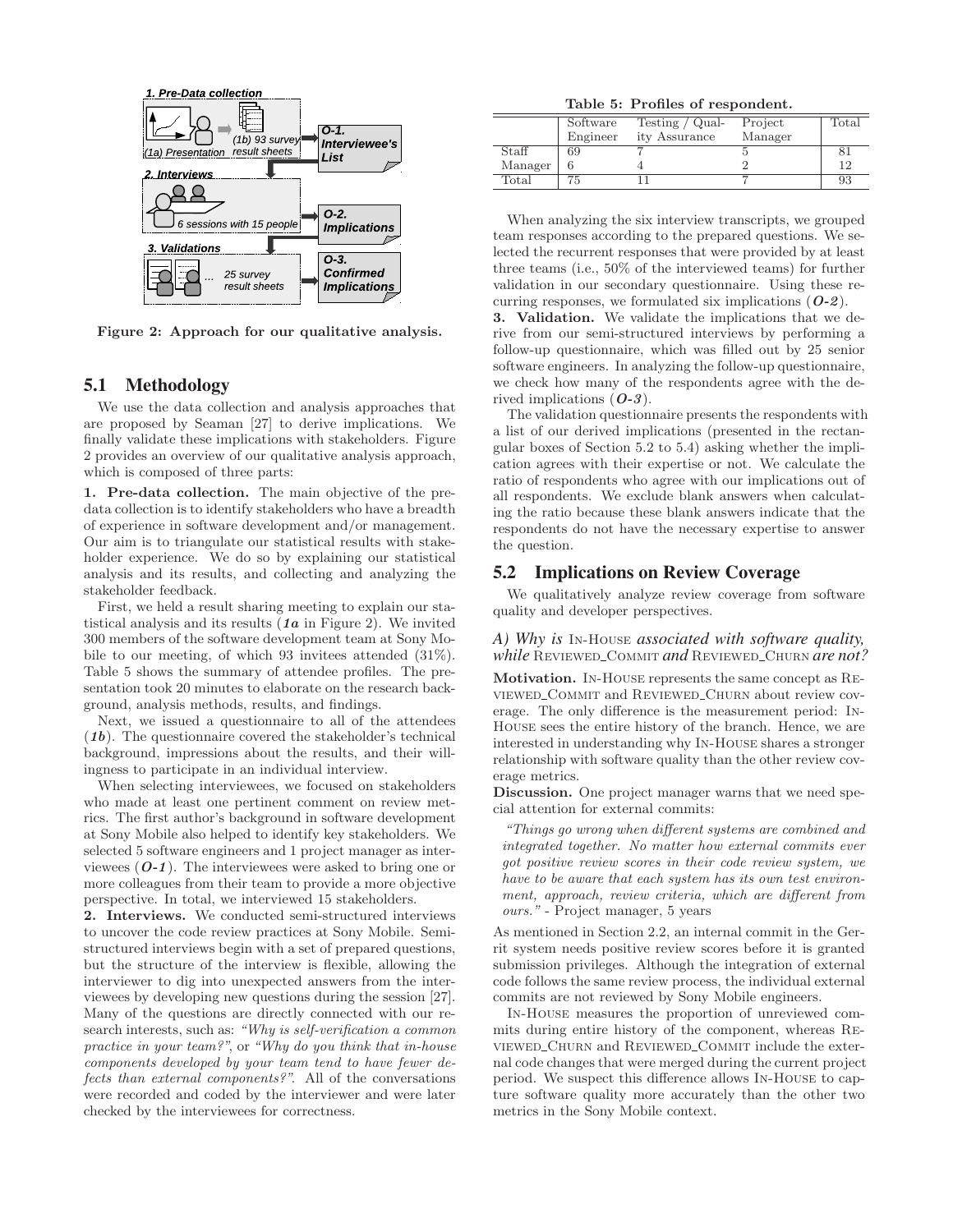In-House captures the amount of unreviewed code in a more appropriate way for the Sony Mobile context than REVIEWED\_COMMIT/CHURN metrics do, likely because of the difference in their measurement periods.

Validation. 15 senior developers (75%) agreed and 5 senior developers (25%) disagreed with this implication.

#### *B) For developers, is it more difficult to improve software quality of components with a low* In-House *rate?*

Motivation. In the previous discussion, we studied the impact of In-House on overall software quality. In this question, we focus on developers to study whether or not they are also affected by In-House.

Discussion. A software engineer working on components of an external codebase explains his experiences:

"An internal codebase is much easier to work with, since I can discuss with the people who wrote the code. An external codebase takes more time from me to understand the code and to develop patches." - Software engineer, 6 years

Code reviewing provides a mechanism for knowledge sharing [3]. The more that a codebase is developed and reviewed by internal developers, the more knowledge that they accumulate. An external codebase naturally has a smaller amount of information for developers. We suspect that developers generally have greater difficulty when they work on components that have originated from an external codebase. Since understanding plays a major role in defect repair [29], we suspect that, if left unchecked, a high dependence on external codebases may threaten software quality.

Developers require more time and effort to understand, extend, or repair components with low IN-HOUSE rates. Validation. 23 senior developers (92%) agreed and 1 senior developer  $(4\%)$  disagreed with this implication.

## 5.3 Implications on Review Participation

In addition to In-House, two of our review participation metrics have a significant impact on post-release defectproneness. In the interviews, we focused on review practices of different teams to investigate why certain review practices became common and are associated with software quality. We formulate a question corresponding to each of the three studied dimensions of review participation (i.e., involvement, time, and discussion).

#### *C) Why are higher rates of self-verification associated with lower software quality?*

Motivation. Our models show that SELF\_VERIFY is associated with software quality (see Section 4). We are interested in checking whether this self-verification trend agrees with expert opinion.

Discussion. While on the whole, self-verification is a bad practice, it has some advantages in the Sony Mobile context. For example, an author can verify that the intended functionality works precisely. On the other hand, an author is not a good candidate to verify unintended workflows of the program. One interviewee argues for the value of selfverification:

"Our components span across a low-level hardware layer to user-level application. I understand the architecture, and I am the one who can test my commit properly. Automated testing is not an option." - Software engineer, 4 years

Yet, 4 out of 5 teams admitted that the self-verification practice is coloured by the author's subjective perspective, which may bias the test result. However, even if developers want to dedicate the testing work to other engineers, there are still many barriers to overcome, such as a detailed description of the testing environment, and identifying personnel with the appropriate expertise to carry out the test. Thus, self-verification is an alluring shortcut for developers to take.

Self-verified commits may yield biased testing criteria. However, practicalities of the complex development environment and time pressure of releases make selfverification an alluring shortcut for developers to take. Validation. 20 senior developers (87%) agreed and 3 senior developers (13%) disagreed with this implication.

#### *D) Why do the metrics related to reviewing time have little impact on our software quality models?*

Motivation. The prior study [18] showed that reviewing time shared a significant relationship with software quality in 2 of 4 studied releases of OSS systems. In Section 4, we find that the reviewing time metrics do not contribute to our model fits. Hence, we are interested in investigating why this might be the case for the Sony Mobile project.

Discussion. One potential reason for the discrepancy is provided by a senior engineer:

"I have many reviews in my to-do' list, but the order in which I do them is dictated by team priorities, e.g., usually hot-fixes are reviewed first. Any other factors, e.g., size or complexity of commits do not matter. Does that give rise to longer reviewing time for a small and low-priority commits?" - Senior application software architect, 10 years

The architect points out that issue priority may influence reviewing time. HASTILY may have had a significant impact on the OSS systems of the prior work [18] because issue priority is often not set properly or is ignored in many OSS projects [20]. Commercial projects tend to put more emphasis on issue priority [16].

Issue priority may cause reviewing time measures to lose meaning in the Sony Mobile context. Validation. 25 senior developers (100%) agreed with this implication.

#### *E*) Why is increased PATCH\_SD associated with lower *software quality?*

Motivation. Our models show that PATCH\_SD is significantly associated with post-release defect-proneness (see Section 4). Hence, we are interested in investigating why.

Discussion. An interview with a senior software architect highlights the importance of offline code improvement:

"We have a conventional code review meeting regularly. When code change spans across different files, it is much easier to work with direct communication rather than with the Gerrit tools. We can talk in our language (Japanese) too unlike in Gerrit." - Senior platform software architect, 10 years

At Sony Mobile, many developers rely on in-person communication (see Section 2.1) and claim that this is where code improvement activities take place. We suspect that the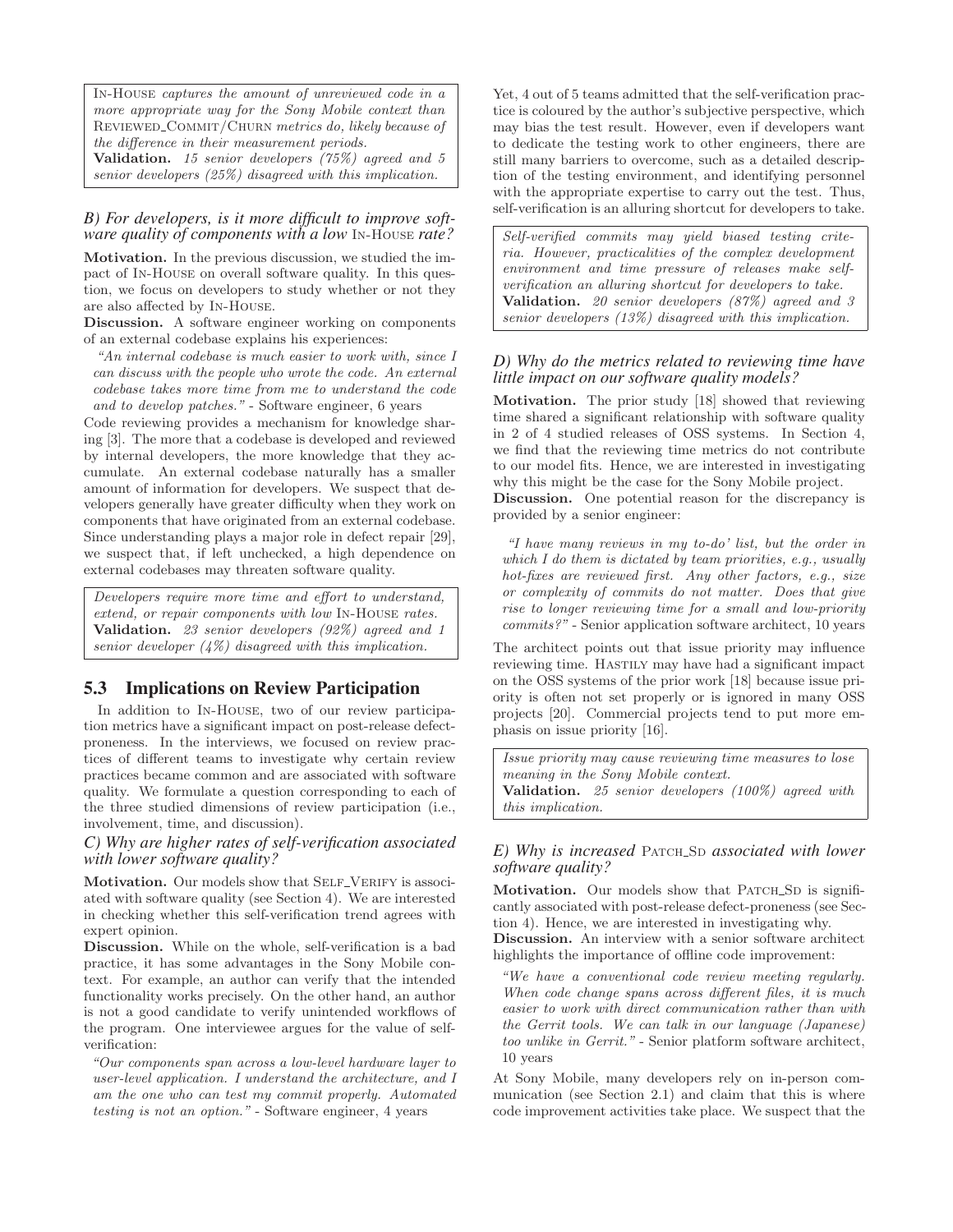volume of discussion in Gerrit, i.e., DISCUSS\_LENGTH, only captures a limited amount of the code improvement activity. Hence, our discussion length metrics do not contribute as much value to our models as PATCH\_SD does.

Self-improvement is another type of review activity that PATCH\_SD captures, yet discussion metrics do not. There is a large proportion of commits that are revised several times without reviewer's feedback. Two engineers explained the motivation for updating commits before review feedback:

"I review my code on the browser. The GUI difference with my local text editor or IDE can make me more attentive to catch easy mistakes." - 2 platform software engineers with 3 and 4 years of experience

Self-motivated code improvement is a common phenomena to improve software quality in other software projects, too [5, 30]. Self-reviewing practices also increase the chance of detecting underlying software defects. Indeed, PATCH\_SD seems to capture the efforts of a developer to improve software quality in a more appropriate way for the Sony Mobile context than other review participation metrics do.

PATCH\_SD captures developer effort in a way that is not diminished by offline review discussion at Sony Mobile. **Validation.** 17 senior developers  $(81\%)$  agreed and 4 senior developers (19%) disagreed with this implication.

#### 5.4 Miscellaneous Findings

Our final finding is associated with baseline metrics which are indirectly associated with our research interest in code review practices.

#### *F) Why is more churn associated with higher software quality?*

Motivation. Nagappan and Ball [22] found that the more lines of code that churned, the higher the likelihood of defects. In the studied Sony Mobile system, we observe the opposite, i.e., increases in code churn are associated with improvement in software quality. We are interested in investigating this counterintuitive indication of our models.

Discussion. Nagappan and Ball [22] studied a Windows release (W2k3-SP1), which mainly contains security vulnerability fixes and enhancements to pre-installed programs. Our studied Sony Mobile project has several different characteristics. For example, the Sony Mobile code changes also implement new features and apps beyond defect fixes (see Section 2.1). New features are often contributed to in inhouse components. In Section 5.2, we suggested that inhouse components tend to have more of a positive impact on software quality and developers' knowledge than external components. A senior application engineer also comments:

"New feature implementations of in-house components have much larger lines of code than defect-fixes in external components because we can write the code quicker." - Senior application engineer, 10 years

We suspect that these characteristic differences are at the heart of the counterintuitive results that we arrive at with respect to Churn. To investigate our suspicion, we compute a subset of the total churn that measures only the churn of defect fixes (PRIOR\_DEFECTS\_CHURN). We then used PRIOR\_DEFECTS\_-CHURN instead of CHURN and refit our models. Our new model fits show that PRIOR\_DEFECTS\_CHURN has a significant positive impact on the post-release defectproneness, i.e., increases in Prior Defects Churn are associated with increases in post-release defect-proneness.

Characteristics of the types of changes and the target system type may be leading to this counterintuitive relationship between code churn and software quality. Validation. 13 senior developers (68%) agreed and 6 senior developers (32%) disagreed with this implication.

#### 6. ACTION PLANS AND RELATED WORK

Table 6 provides an overview of the findings and implications. We find that all of the implications related to code review practices are supported by more than 75% of the senior engineers who responded to our follow-up questionnaire.

In this section, we discuss how the findings of our study: (a) have formed an action plan to improve code reviewing practices at Sony Mobile and (b) fit with the code review literature. We structure the discussion along the review coverage and participation dimensions of our study.

#### 6.1 Review Coverage

Prior work suggests that coverage of the review process is important. Fagan [9] and Kemerer and Paulk [14] found that the introduction of an inspection process that covered all of the design and code changes lead to improvements in software quality. Tanaka et al. [28] suggest that a software team should meticulously review each change to the source code. Bavota and Russo [4] find that unreviewed code is two times more likely to introduce defects than reviewed code.

On the other hand, recent empirical studies suggest that review coverage is not the most important characteristic of a review process. For example, McIntosh et al. [17, 18] found that review coverage only shares a significant link with the incidence of post-release defects in two of four studied OSS releases. Morales et al. [21] found that review coverage only shares a significant link with software design quality in two of four studied OSS releases. Furthermore, Meneely et al. [19] find that the Chromium project enforces a 100% review coverage policy, rendering review coverage moot.

Implications for Sony Mobile. We find that the rate of churn in external code shares a significant link with software quality. Moving forward, the quality assurance teams of Sony Mobile have been made aware of this trend, and steps are underway to improve test coverage of external code.

#### 6.2 Review Participation

A recent line of work has highlighted the importance of the investment that review participants make in the code review process. Bacchelli and Bird [3] find that the modern code review process has become a mechanism to support collaborative problem solving. McIntosh et al. [17, 18] and Morales et al. [21] find that review participation shares a consistent link with the incidence of post-release defects and design anti-patterns, respectively. Kononenko et al. [15] also find that review participation metrics are inversely associated with the commits that introduce defects.

Indeed, additional perspectives are invaluable in the code review process. Thongtanunam et al. [30] find that software modules that involve multiple reviewers in the code review process tend to be less susceptible to defects than software modules that involve few reviewers.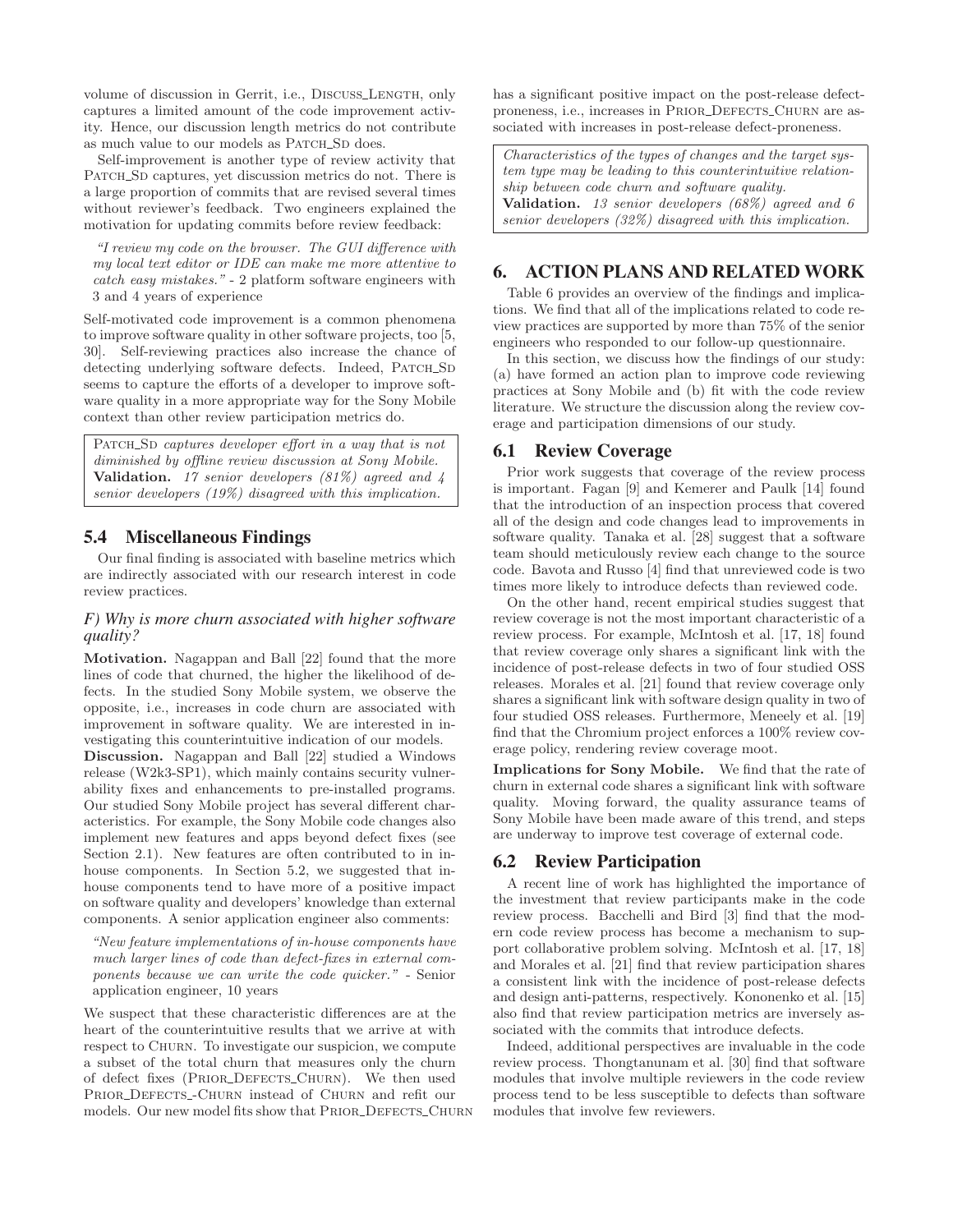| Dimension       | Section | Findings and Implications                                                                                                                                                                   | Ratio |
|-----------------|---------|---------------------------------------------------------------------------------------------------------------------------------------------------------------------------------------------|-------|
| Review          | 4.2     | Although our review coverage model outperforms our baseline model, of the three studied                                                                                                     |       |
| Coverage        |         | review coverage metrics, only the proportion of IN-HOUSE contributions contributes signifi-                                                                                                 |       |
|                 |         | cantly to our model fits.                                                                                                                                                                   |       |
|                 | 5.2.A   | IN-HOUSE captures the amount of unreviewed code in a more appropriate way for the Sony                                                                                                      | 75%   |
|                 |         | Mobile context than REVIEWED_COMMIT/CHURN metrics do, likely because of the difference                                                                                                      |       |
|                 |         | in their measurement periods.                                                                                                                                                               |       |
|                 | 5.2.B   | Developers require more time and effort to understand, extend, or repair components with                                                                                                    | 92%   |
|                 |         | low IN-HOUSE rates.                                                                                                                                                                         |       |
| Review          | 4.3     | Our review participation model also outperforms our baseline model. Of the studied re-                                                                                                      |       |
| Participation   |         | view participation metrics, only the measure of accumulated effort to improve code changes                                                                                                  |       |
|                 |         | (PATCH_SD) and the rate of author self-verification (SELF_VERIFY) contribute significantly to<br>our model fits.                                                                            |       |
|                 | 5.3.C   | Self-verified commits may yield biased testing criteria. However, practicalities of the complex<br>development environment and time pressure of releases make self-verification an alluring | 87\%  |
|                 |         | shortcut for developers to take.                                                                                                                                                            |       |
|                 | 5.3.D   | Issue priority may cause reviewing time measures to lose meaning in the Sony Mobile context.                                                                                                | 100%  |
|                 | 5.3.E   | PATCH_SD captures developer effort in a way that is not diminished by offline review discussion                                                                                             |       |
|                 |         | at Sony Mobile.                                                                                                                                                                             |       |
| <b>Baseline</b> | 4.1     | Our baseline model achieves excellent discrimination, with a $D_{xy}$ of 0.637. PRIOR DEFECTS,                                                                                              |       |
|                 |         | SIZE, and TOTAL share strong, increasing relationship with defect-proneness, while CHURN                                                                                                    |       |
|                 |         | shares strong, decreasing relationship with defect-proneness.                                                                                                                               |       |
|                 | 5.4.F   | Characteristics of the types of changes and the target system type may be leading to this<br>counterintuitive relationship between code churn and software quality.                         | 68%   |

Implications for Sony Mobile. We find that active participation in the code review process indeed has a positive impact on software quality, whereas improvement activities can take various forms (e.g., offline code review meetings and self-improvement). This result has lead the Sony Mobile development team to more confidently invest effort in the code review process. Furthermore, the Sony Mobile team has set out to improve its code review process by encouraging (a) passive developers to more actively participate in the code review process and (b) all developers to verify the code changes of other colleagues instead of their own.

# 7. THREATS TO VALIDITY

In this section, we discuss the extent to which our results are threatened by our experimental design choices.

Construct validity. We assume prior/post-release defects are defects that were fixed before/after the product was released. At the time right before the release of commercial systems, the defects that affect a wide range of components are not likely to be fixed to mitigate the risk of regression. Indeed, the number of prior/post-release defects that we compute may not exactly match the number of prior/postrelease defects that the software system actually contains.

Internal validity. In our qualitative analysis, we selected 5 software engineers and 1 project manager as interviewees. This selection may bias our results. To mitigate this bias, we asked interviewees to bring colleagues from their teams and also performed an external validation with 25 senior engineers. Nonetheless, the implications we derived may be biased by the interviewer's background and the small number of people who commented during the interviews.

External validity. Our study focuses on one proprietary software system developed by Sony Mobile. This system has several unique characteristics, such as the integration of in-house and external codebases and being developed by a network of colocated teams. This project might not be

representative of all proprietary software systems. However, generalizability is not the main goal of the study. Our findings have been useful to help Sony Mobile to put into action a plan to improve their code review process. Our findings may be useful for other teams with similar characteristics.

# 8. CONCLUSIONS

We quantitatively investigated the impact of code reviewing practices, and complemented our findings with a qualitative analysis involving 93 stakeholders at Sony Mobile. While prior metrics of review coverage do not share a relationship with defect-proneness in the Sony Mobile system, the rate at which externally developed code (which is not code reviewed by Sony Mobile engineers) is integrated with Sony Mobile components shares a strong association with defect-proneness. Furthermore, code review participation also shares a significant link with software quality. For example, author self-verification (i.e., when the engineer who authored a code change is also the engineer responsible for testing it) and the amount that code changes are improved during the code review process are associated with software quality. Our findings, which are confirmed by stakeholders, have informed our process improvement plan for code reviews at Sony Mobile.

#### 9. ACKNOWLEDGMENTS

This research was partially supported by JSPS KAKENHI Grant Numbers 15H05306. The authors would like to thank D. Pursehouse, T. Nakagawa, S. Fujita, M. Tashiro, M. Matsuo and anonymous stakeholders at Sony Mobile to contribute to the study. The findings and opinions expressed in this paper are those of the authors and do not necessarily represent or reflect those of Sony Mobile and/or its subsidiaries and affiliates. Moreover, our results do not in any way reflect the quality of Sony Mobile's products.